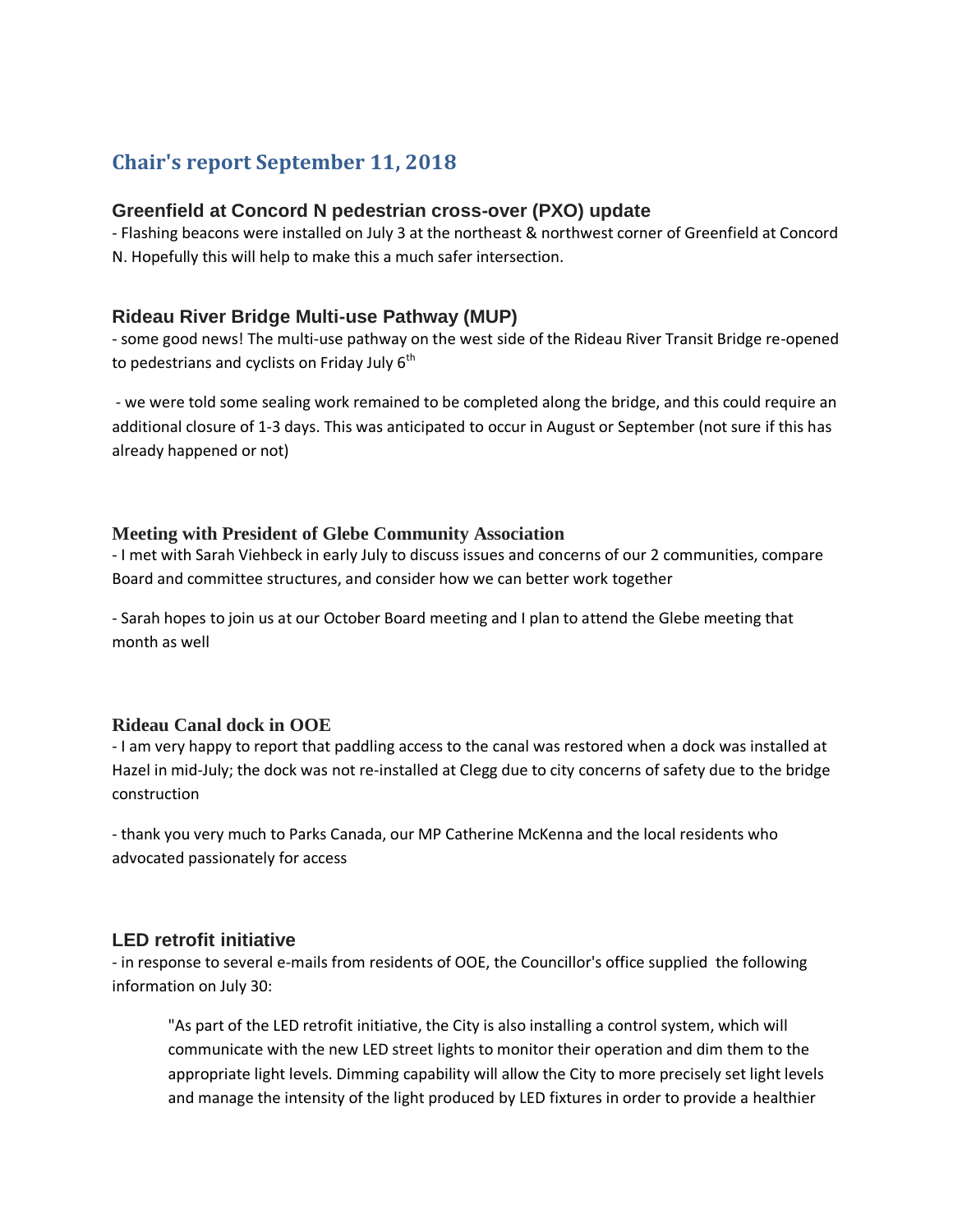and safer environment. This controls system should actually make a major improvement to light pollution.

At first, however, the new LED fixtures operate brighter than required until the smart node can communicate with the controls system to receive its dimming instructions."

- if residents are finding the lights too bright on their street, they can contact the Councillor's office or 3- 1-1 so that the retrofit contractor can be contacted to adjust the brightness

# **Main Street:** *Main Street road safety audit*

- A presentation is planned for the September 11 monthly Board meeting to highlight the results of the Road Safety Audit. The City's Senior Engineer for Road Safety along with the consultant for the Audit will be at our meeting; note there will also be an opportunity for questions and discussion.

## *Main Street mural*

- following from the work of the Ministry of Transportation, the artists returned to Ottawa to repair the mural on Main St. They worked through the weekend of July 13-15 to restore the flowers and stained glass panels.

## *Main Street trees*

- the City has now replaced a number of the dead / dying trees on Main Street (in front of Montessori, a couple of trees just north of Springhurst, all the dead trees south of Clegg on the east side and the tree in the centre of the Rideau River Drive cul-de-sac)

*-* Forestry has now taken over the watering of the trees in the silva cells north of Clegg; pruning has also been done

- the City has also removed the dead sod in the boulevards south of Clegg and replaced it by hydroseeding drought and salt tolerant grasses and other ground cover; hopefully this will be more successful!

# *Community* **Activism in Action:**

- There were a number of rallies / gatherings over the summer to highlight issues of concern to local residents:

# *Save our trees*

- this campaign focused on the preservation of the 2 very large sugar maples on the NW corner of Phase 2 of Greystone Village; Regional has agreed to consider alternative construction plans to allow these trees to continue to prosper; they have withdrawn their request for tree removal permits until (at least) September 30

# *Neighbours for community fields*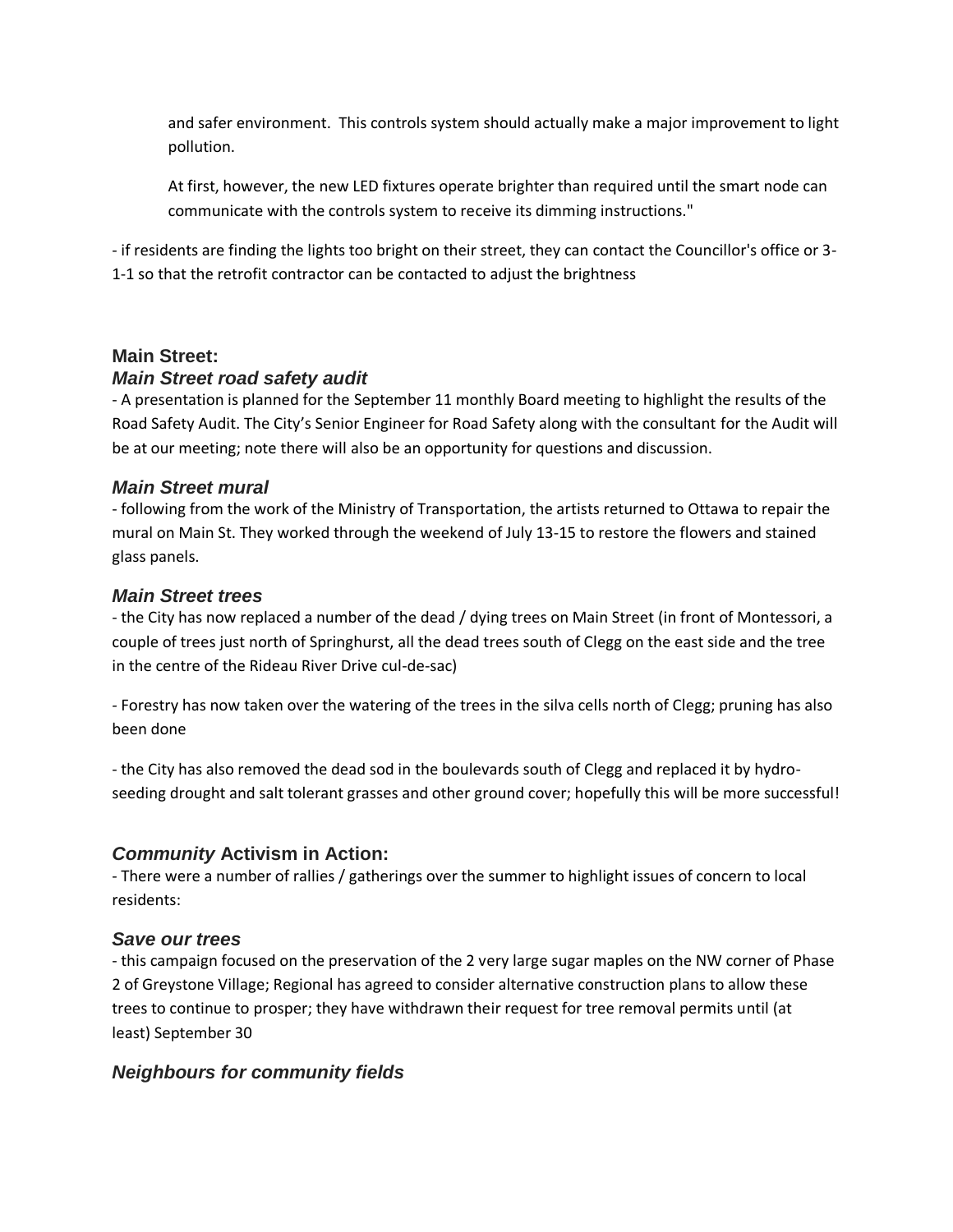- the press interviewed a number of residents who live close to Immaculata field in late August, just prior to (& then after) the August 28 discussion at the City's Planning Committee

- the discussion at the August 28 meeting was to consider the City staff report which included a recommendation to limit lighting to 9:00pm Sunday-Thursday and 10:00pm on Friday and Saturday; this was accepted by the majority of the City Planning Committee members

## *173 Glenora - a case for better infill development*

- a rally on August 30 turned out to be just days before the developer indicated he would not be appealing the Committee of Adjustment denial of the minor variance requests for this site, on which he had intended to build a triplex

### **Ottawa Canal Walls Replacement – Echo Drive section**

- I received the following information from Parks Canada in the form of a Community Update in August:

"Beginning this fall, 262 metres of Ottawa Canal Walls along Echo Drive will undergo replacement. Work will include reconstruction of the wall and the multi-use pathway. Safety features such as the railings will also be replaced. During construction, a pedestrian detour will be in place. Further details will be communicated as we draw nearer to the start of construction. Repairs to this section of the Ottawa Canal Walls are expected to complete in fall 2019."

# **Interesting commentary on OOE cycling**

- John passed along a link to commentary and pictures of pathways in our neighbourhood in early August:

[http://hansonthebike.com/2018/07/31/hurdman-bridge-new-pathway/#comment-179](http://hansonthebike.com/2018/07/31/hurdman-bridge-new-pathway/#comment-1795)

## **West Nile Virus - Van patrolling Old Ottawa East**

- in response to an e-mail from a local resident to the Councillor's office, we were told on August 9 that the truck seen patrolling would be one owned by the contractors hired by the City to conduct the work commissioned by Ottawa Public Health, I.e.,

"Ottawa Public Health has a control plan to reduce the risk of the West Nile virus (WNV) and eastern equine encephalitis (EEE). It includes:

- Public education on personal protection against mosquitoes;
- Surveillance in the mosquito and human population;

· Mosquito traps are placed around the City to determine species and densities of mosquitoes. Subsequent tests are carried out on a weekly basis for WNV and EEE;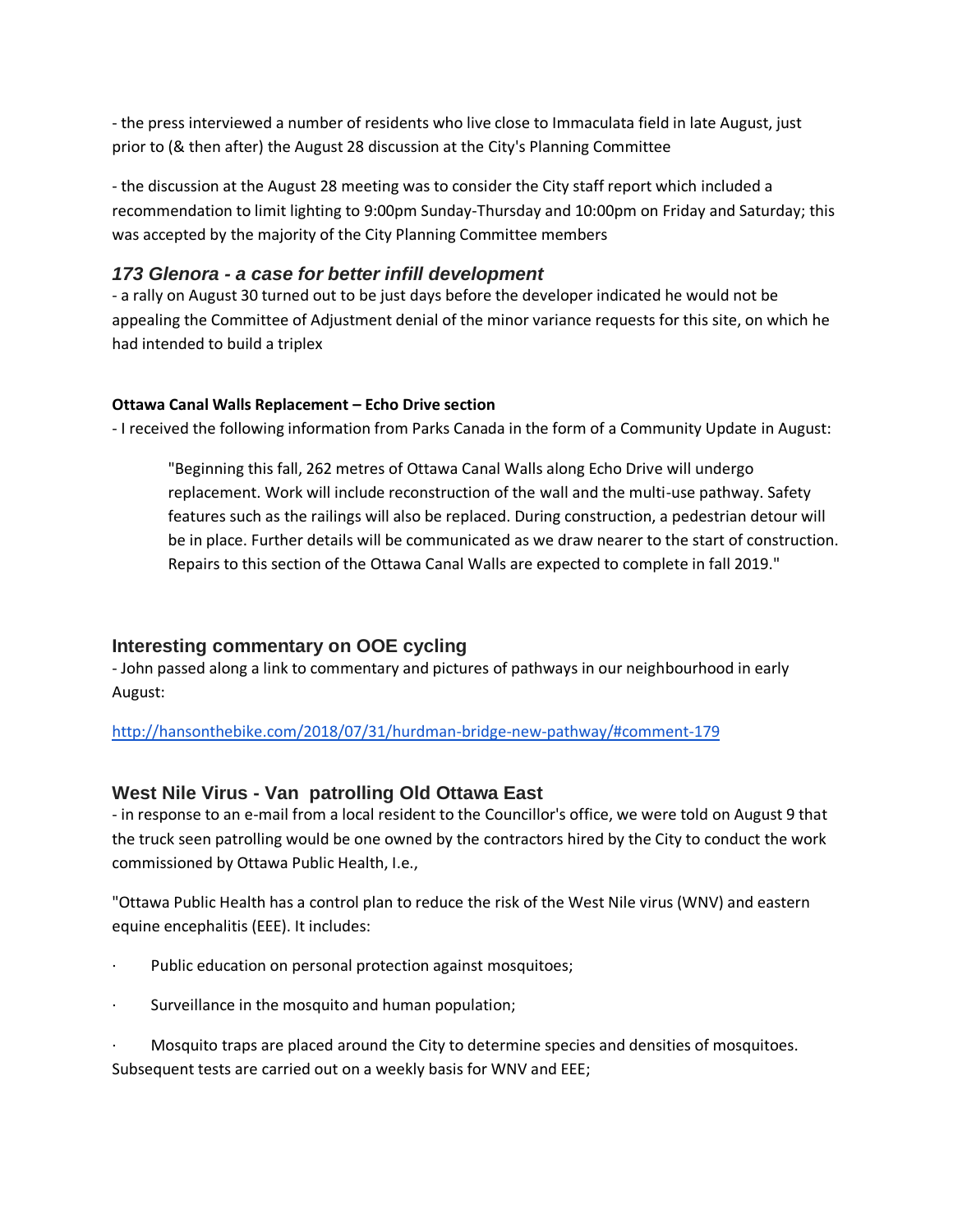· Mosquito larvae surveillance of natural and manmade standing water sites located on City property is ongoing;

· A biological larvicide (**[Bacillus thuringiensis subspecies israelensis -](http://www.hc-sc.gc.ca/cps-spc/pubs/pest/_fact-fiche/bti/index-eng.php) Bti**) is used on surface waters (e.g., ditches, storm water management ponds) throughout the season and applied as needed.

· A chemical larvicide (**[methoprene](http://www.hc-sc.gc.ca/cps-spc/pubs/pest/_fact-fiche/methoprene/index-eng.php)**) is used to treat non-surface waters. Every City owned roadside catch basin is treated a minimum of three times per season. If you have a backyard catch basin on your property and would like to have it appropriately treated for WNV, please contact **[OPH](http://www.ottawapublichealth.ca/en/public-health-services/contact-us.aspx)**.

Source reduction of mosquito breeding sites on City-owned property;

· Mosquito control using adulticide (malathion) would only be used in circumstances deemed absolutely necessary. Evidence of intense transmission in birds, and/or mosquitoes as well as human disease would be used to take this decision. While malathion has never been used in Ottawa, the decision to adulticide rests with the Medical Officer of Health and would depend on updated risk assessments."

## **OOE in the news**

- on Friday, August 17, the following article appeared in the Real Estate section of the Globe and Mail

<https://www.theglobeandmail.com/real-estate/article-old-ottawa-east-new-again/>

## **Dogs in parks**

- the consultative process contemplated for the spring of this year was delayed by unexpected staff vacancies; given the current election period, the earliest that consultation will now be possible is late **October** 

- the Councillor's latest newsletter of August 17 provides a link to the plans that will be presented during the consultation:

<http://capitalward.ca/index.php/ward-newsletter/latest#anchor10>

# **Derelict buildings in OOE**

- a resident of the Archville Triangle area cc'ed me in his message to the Councillor on August 21 in which he raised concerns about 2 derelict buildings at the corner of Concord North and Greenfield, i.e., the semi-detached dwellings at #24 and #26 Concord North which were vacated after a serious fire in the building 2 years ago and the old Royal Canadian Legion Building on the other side of Concord North at 99 Greenfield which has been vacant for almost 10 years

- similar issues have arisen in other parts of our community in the past, and seem to me to highlight a problem with the difficulty of structures being maintained in the period between: